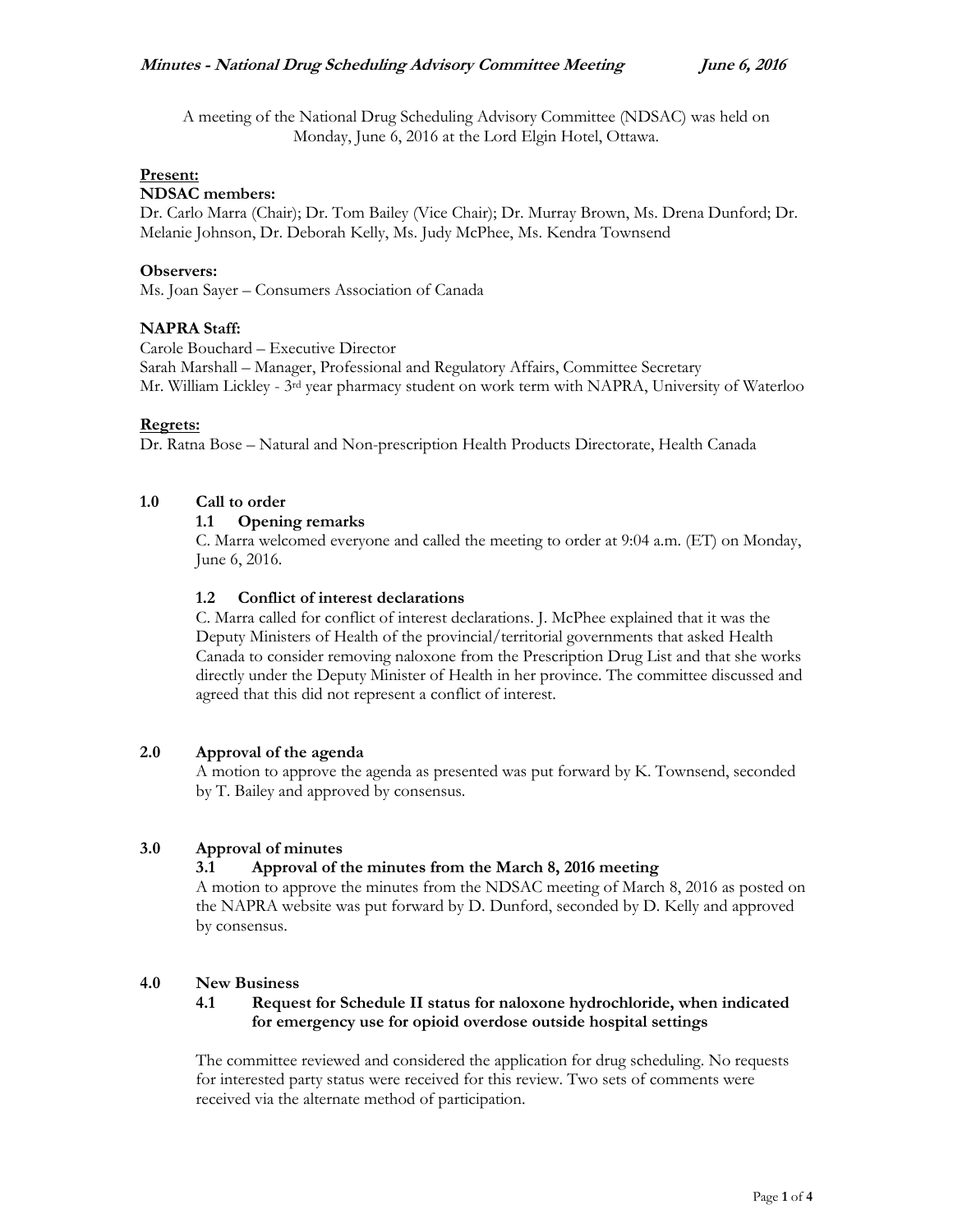#### **Minutes - National Drug Scheduling Advisory Committee Meeting June 6, 2016**

At 9:45 a.m., C. Marra welcomed representatives from Health Canada: Ms. Kimby Barton, Interim Senior Executive Director, Therapeutic Product Directorate; Ms. Anne Decrouy, Manager, Central Nervous System Division; Ms. Taranum Singh, Product Evaluation Officer, Bureau of Cardiology, Allergy and Neurological Sciences and Mr. Jean-Charles Guimond, Assessment Officer, Central Nervous System Division. The Health Canada representatives gave a short slide presentation regarding the Benefit-Harm-Uncertainty review of naloxone conducted by Health Canada to inform their consideration of its removal from the Prescription Drug List for certain indications. The Health Canada representatives remained to answer questions for the committee following the presentation.

At 10:30 a.m., C. Marra welcomed the representative from Sandoz Canada Inc. : Ms. Julie Landry, Manager Regulatory Compliance, Scientific Affairs. The Sandoz representative gave a short slide presentation to the committee, which was followed by a question and answer period.

The committee then discussed the information previously provided to them for review and consideration, as well as the information received during the presentations and the subsequent question and answer periods.

It was first noted that naloxone represents a unique situation, as its change to nonprescription status was initiated by Health Canada in response to a public health issue as articulated by the provincial/territorial governments.

Members were generally in agreement that adjunctive therapy and evaluation are necessary following the administration of naloxone to a victim of opioid overdose, including contacting emergency medical services (911), as well as rescue breathing and/or chest compressions, supportive measures such as placing the victim in the recovery position and staying with the victim following administration to evaluate the need for subsequent doses if the first dose is not effective or overdose symptoms return. There was some debate as to whether the need for adjunctive therapy and evaluation is due to naloxone itself or the opioid overdose, but the majority of members agreed that the need to monitor for effectiveness and rebound toxicity are linked to the use of the drug.

The information presented to the committee confirmed that wider access to naloxone in the community setting can save lives and that members of the public can learn to administer naloxone safely if they are provided with appropriate training and education. However, there was no information to suggest that users can learn to safely administer naloxone on the basis of the product labelling alone. The product labelling did not undergo user testing or any form of label comprehension study. In addition, the committee noted several potential concerns with the product labelling, particularly with Part III of the product monograph. Members noted a few discrepancies, were concerned about the public's ability to understand all of the signs and symptoms of opioid overdose, felt that further clarification about the age range of the product is required and agreed that additional information on recognition and management of acute opioid withdrawal syndrome is required. Further, the committee noted that the labelling does not adequately address the handling and disposal of used needles, syringes, vial and ampoules and does not provide sufficient warning about the risks of needle-stick injury, how to avoid needle-stick injury and what to do in case of needle-stick injury. It was determined that a pharmacist is required to clarify and expand on information in the product labelling.

Overall, the committee was of the opinion that pharmacist intervention is necessary in order to provide the training and education required for members of the public (bystanders) to learn how to safely administer naloxone in the community setting or to confirm that the user has received such training and education through a provincial/territorial program. A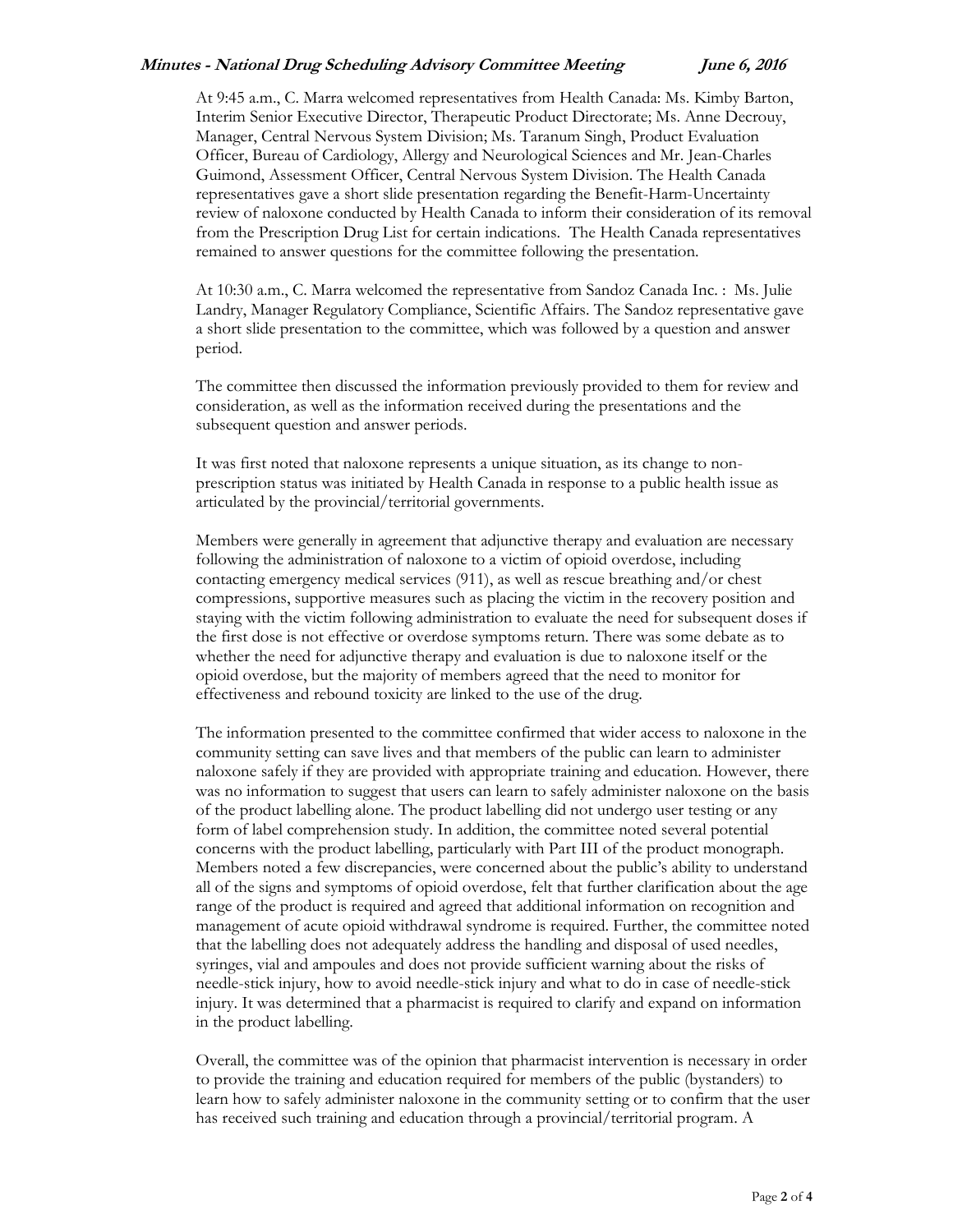#### **Minutes - National Drug Scheduling Advisory Committee Meeting June 6, 2016**

pharmacist can ensure that users understand how to recognize the signs and symptoms of opioid overdose for a condition that is new to assessment in the non-prescription setting. Naloxone is currently only available in Canada in an injectable dosage form that requires drawing up the appropriate dose from a vial or an ampoule. Therefore, the committee determined that a pharmacist is required to ensure that users are trained and educated on the proper administration of naloxone, including proper technique, appropriate dose, use of appropriate supplies and how to avoid and manage needle-stick injury, which are not well covered in the labelling. Members agreed that it is important for a pharmacist to emphasize the need to call emergency services (911), as reports from existing take home naloxone programs in the United States and Canada show that 911 was called only ~10-60% of the time. There was also some concern about delays in receiving appropriate follow-up from health professionals to monitor for complications or rebound toxicity if users do not call 911. In addition, a pharmacist can emphasize the need to remain with the victim to provide supportive measures and evaluate the need for subsequent doses. The committee also agreed on the importance of pharmacist intervention at each subsequent purchase of naloxone, to review the training and education points for a drug that is not used regularly, as well as act as a resource for information regarding opioid dependency. Some of the reports reviewed by the committee suggested that illicit drug use actually decreased following participation in take home naloxone programs in the United States, which authors attributed to the education and training provided. Finally, the committee agreed that a pharmacist is required to emphasize the increased risks of naloxone use in neonates and thus the importance of calling 911 and obtaining health professional assistance as soon as possible in this population.

C. Marra led the group in a review of the applicability of the National Drug Scheduling Factors. It was determined that the following scheduling factors were applicable to naloxone hydrochloride injection, when indicated for emergency use for opioid overdose outside hospital settings:

#I-2, II-3, II-4, II-6, II-9, II-10, III-2 and III-5

The committee discussed the overall best fit for the scheduling of this drug which is new to the non-prescription setting. While the committee had a few concerns about the completeness of the product labelling, the dosage form of the drug, as well as the need for adjunctive therapy, the weight of factor #II-3 (the drug must be readily available under exceptional circumstances when a prescription is not practical) was such that all agreed that a Schedule I placement would not be appropriate. The committee noted that the approval of other dosage forms of naloxone that are more conducive to bystander/self-administration would contribute to the safe use of naloxone in the community setting and encourages Health Canada to examine this matter. In addition, the committee felt it important that there be consistency between Part III of the product monograph and the education/training provided to users in accordance with provincial/territorial guidance documents and take home naloxone programs. It was agreed that suggestions to strengthen the product labelling be forwarded to the manufacturer and Health Canada for consideration. However, the committee acknowledged that its recommendations must be based on the product information and labelling currently in front of them. Overall, the committee determined that the above-mentioned points could be addressed by pharmacist intervention to reinforce the need to call 911 and to ensure that users fully understand the information in the product labelling and receive the training and education required for safe administration of naloxone in the community setting. The committee trusts that the on-going work of provincial/ territorial governments and health profession regulators, particularly pharmacy regulators, will contribute to ensuring that naloxone users receive the necessary training and education. It was therefore agreed that Schedule II would be the best fit for injectable naloxone.